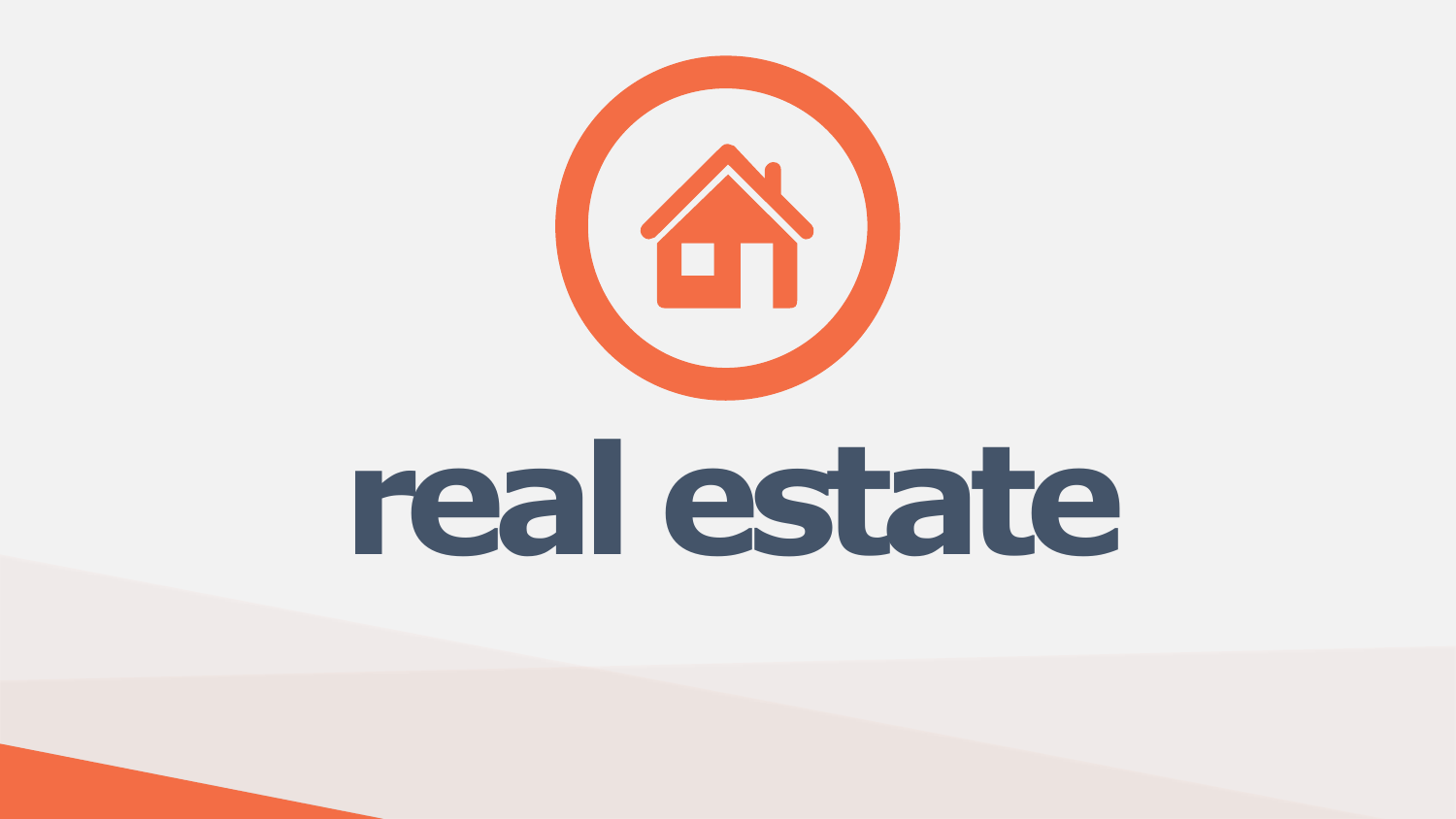# **Real Estate Indicators Summary**

### Housing Starts

Year-Over-Year Change; YTD

### Total Monthly Value of Building Permits

Seasonally Adjusted; Thousands; Year-Over-Year % Change

### Major Calgary Projects

Billions; Year-Over-Year Change

### Benchmark Detached Calgary House Price

Year-Over-Year Change

### Downtown Office Vacancy Rate

Year-Over-Year Change

### Suburban Office Vacancy Rate

Year-Over-Year Change

### Industrial Real Estate Availability Rate

Year-Over-Year Change



| Date             | Value     | Change/<br>Rate (%) | Geography              |
|------------------|-----------|---------------------|------------------------|
| December 2021    | 15,017    | 62.6%               | <b>Calgary CMA</b>     |
| <b>June 2021</b> | \$535,181 | 73.8%               | <b>Calgary CMA</b>     |
| <b>July 2021</b> | \$21.2    | $-10.0\%$           | <b>City of Calgary</b> |
| <b>July 2021</b> | \$492,000 | 2.93%               | <b>City of Calgary</b> |
| Q4 2021          | 33.2%     | 12.5%               | City of Calgary        |
| Q4 2021          | 25.9%     | 13.1%               | <b>City of Calgary</b> |
| Q4 2021          | $5.4\%$   | $-41.3%$            | City of Calgary        |

*\* Seasonally adjusted, 3 month moving average*



*Sources: City of Calgary Corporate Economics, Statistics Canada, Conference Board of Canada, CMHC, CBRE Limited, Calgary Real Estate Board, Alberta Enterprise and Advanced Education, Alberta Major Projects*

### $\bullet\bullet\bullet$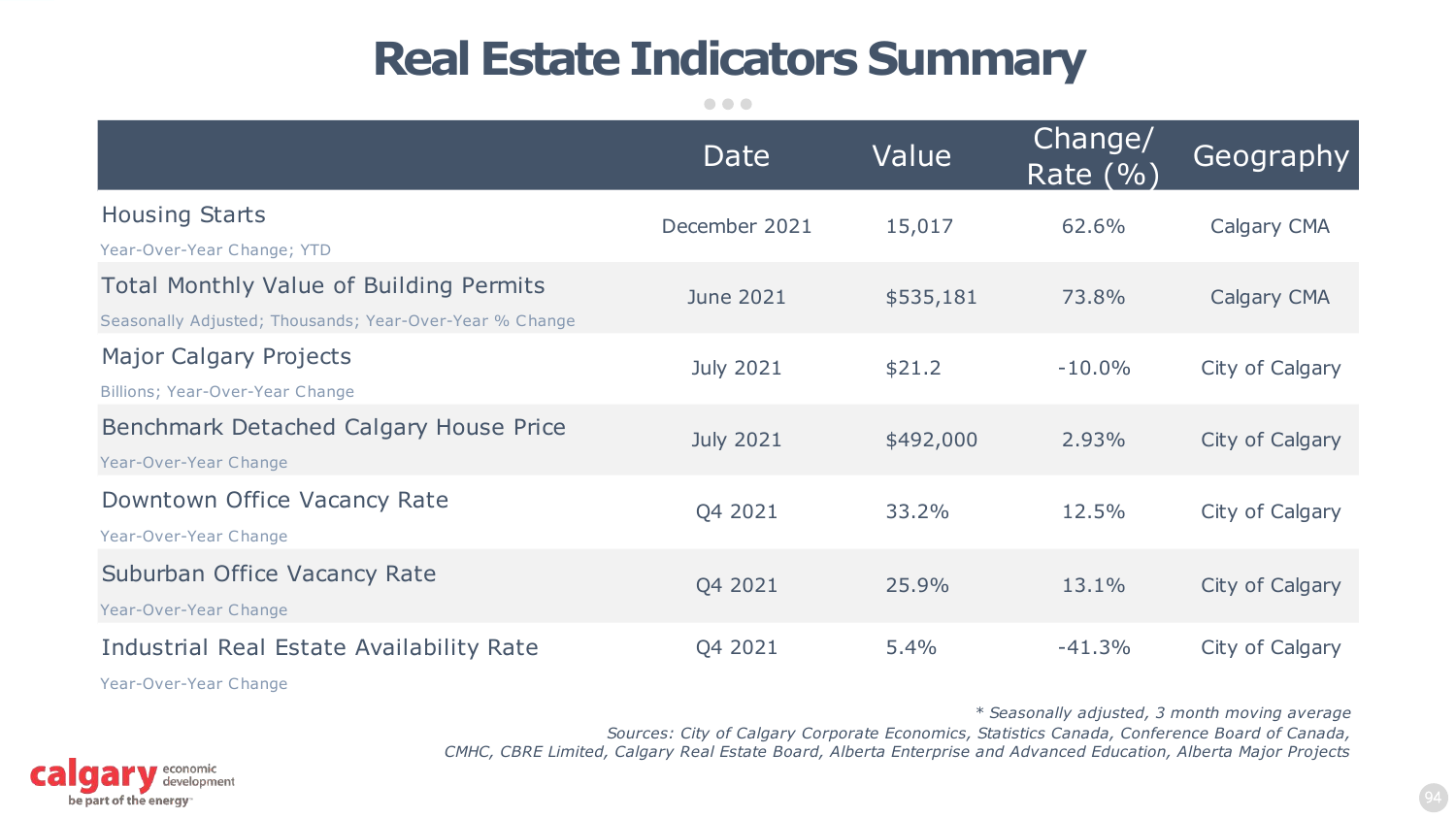

# **Real Estate: Major Canadian City Comparison**

|                                                                                                | Vancouver Edmonton |           | <b>Calgary</b>          | Saskatoon  | Toronto      | Ottawa-<br>Gatineau | Montréal             | Canada    |
|------------------------------------------------------------------------------------------------|--------------------|-----------|-------------------------|------------|--------------|---------------------|----------------------|-----------|
| <b>Housing Starts</b><br>2021 Annual                                                           | 26,013             | 12,546    | 15,017                  | 2,640      | 41,898       | 13,280              | 32,343               | 224,271   |
| <b>Total Value of Building Permits</b><br>(Billions)<br>2021 Annual                            | \$9963.15 B        |           | \$4493.97 B \$6885.36 B | \$883.89 B | \$24009.44 B | \$5096.85 B         | \$13100.31 B ####### |           |
| Downtown Office Vacancy Rate<br>Q4 2021                                                        | $7.2\%$            | 21.1%     | 33.2%                   | N/A        | $9.7\%$      | 9.9%                | 13.7%                | 15.8%     |
| <b>MLS Single Detached Benchmark</b><br><b>Housing Price</b><br>December 2021                  | \$1,944,900        | \$404,300 | \$512,300               | \$365,200  | \$1,449,200  | \$768,500           | \$599,100            | \$896,600 |
| <b>MLS Composite Benchmark</b><br><b>Housing Price Growth</b><br>December 2020 - December 2021 | 17.3%              | $4.0\%$   | 9.6%                    | 6.5%       | 31.0%        | 16.2%               | 21.3%                | 26.6%     |



 $\bullet\bullet\bullet$ 

*Source: Canada Mortgage and Housing Corporation, Canadian Real Estate Association, CBRE Limited, Statistics Canada*

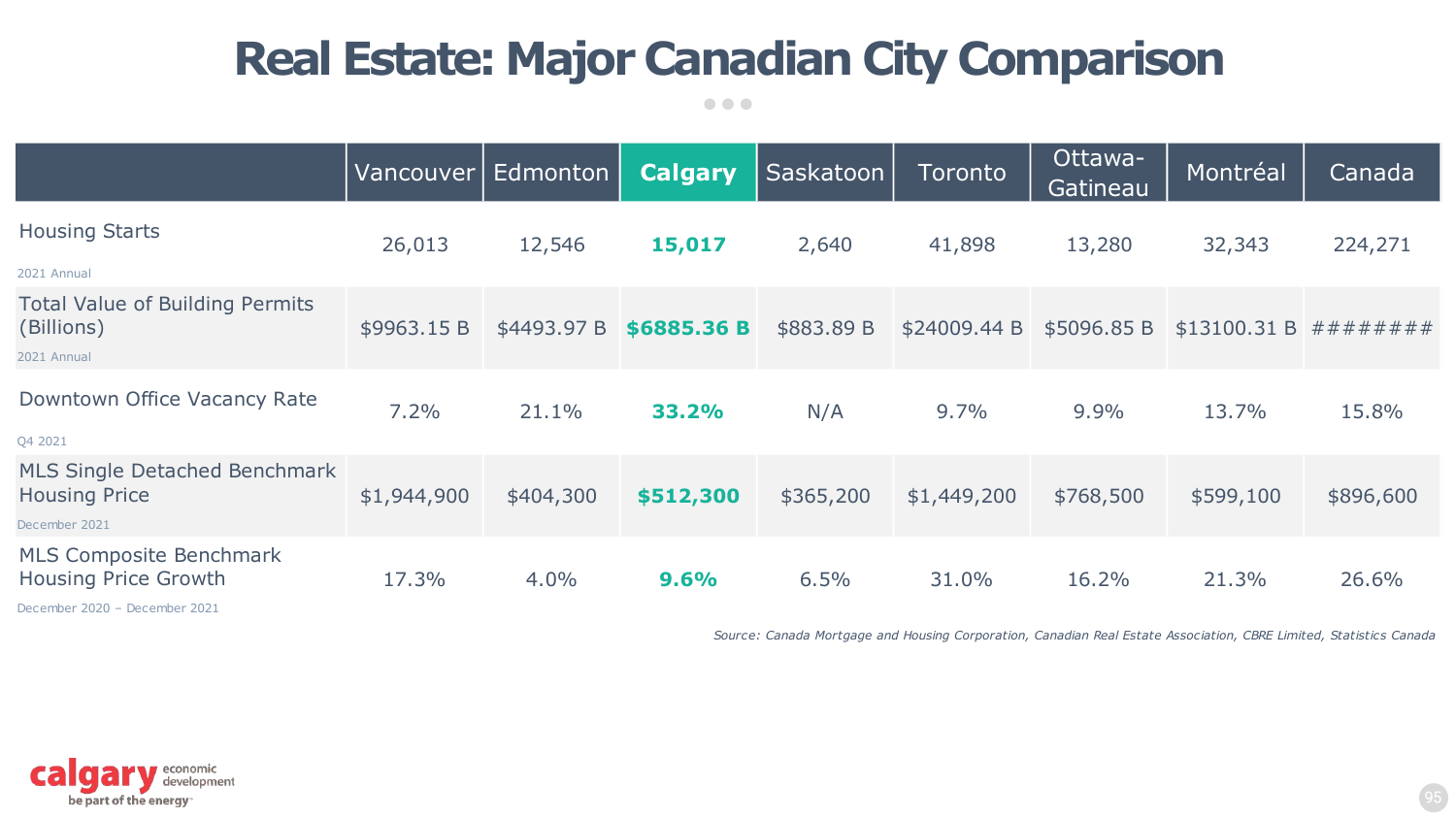## **Commercial Real Estate Vacancy Rates Across Canada**



*Source: CBRE Limited, Q4 2021*





**High quality space available to lease for low rates**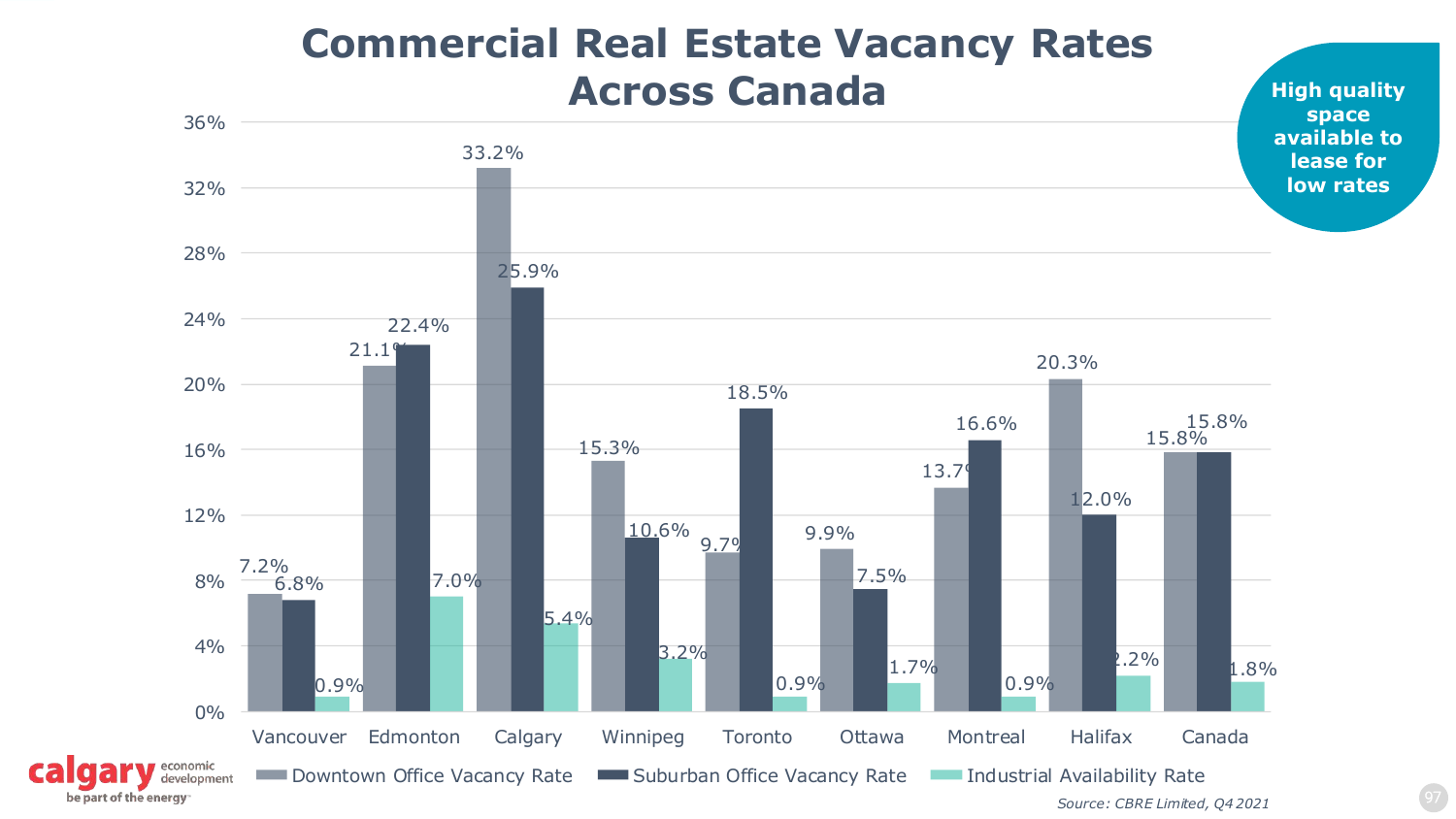

Average Rental Rate (per square foot per year) Average Rental Rate (per square foot per year)

**calgary** economic development be part of the energy

■ Industrial Average Net Rent



## **Commercial Real Estate Net Rental Rates Across Canada**

*Source: CBRE Limited, Q4 2021*



**Lowest downtown office Class A net rental rates compared to other markets**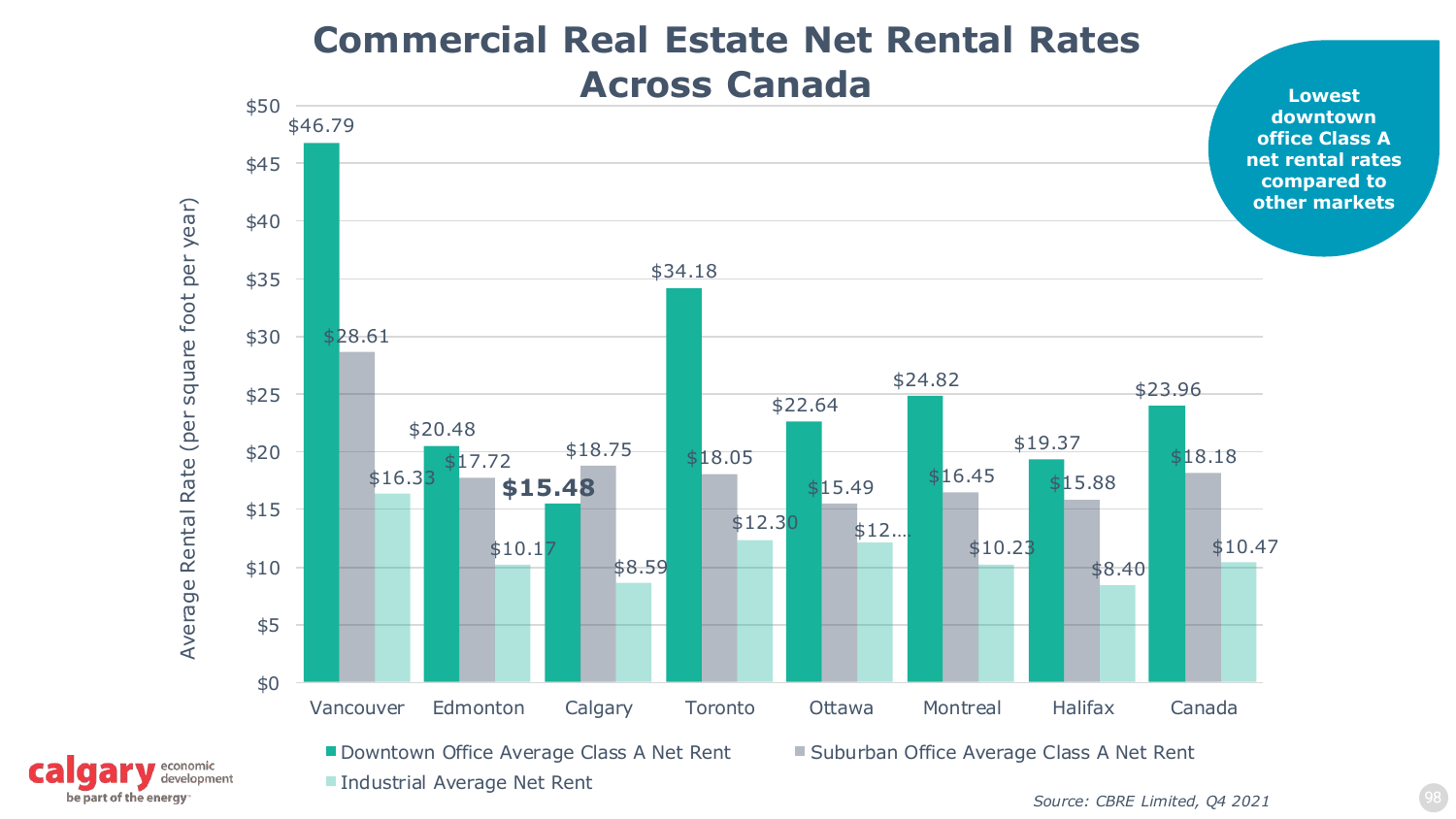

be part of the energy

## **Office Space Absorption Across Canada**

*Source: CBRE Limited, Q4 2021*

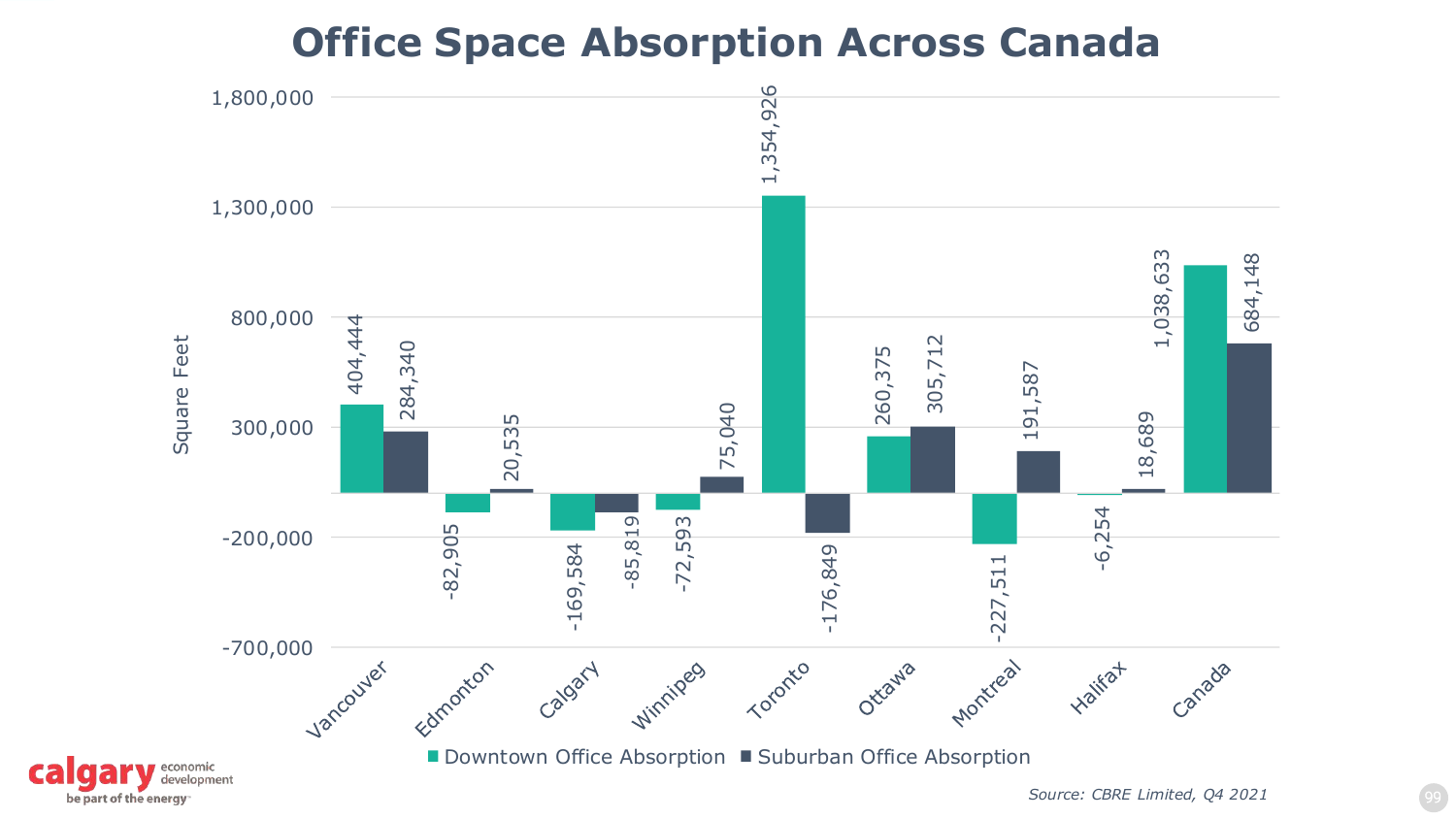

be part of the energy

# **Suburban Office Space Under Construction Across Canada**

*Source: CBRE Limited, Q4 2021*

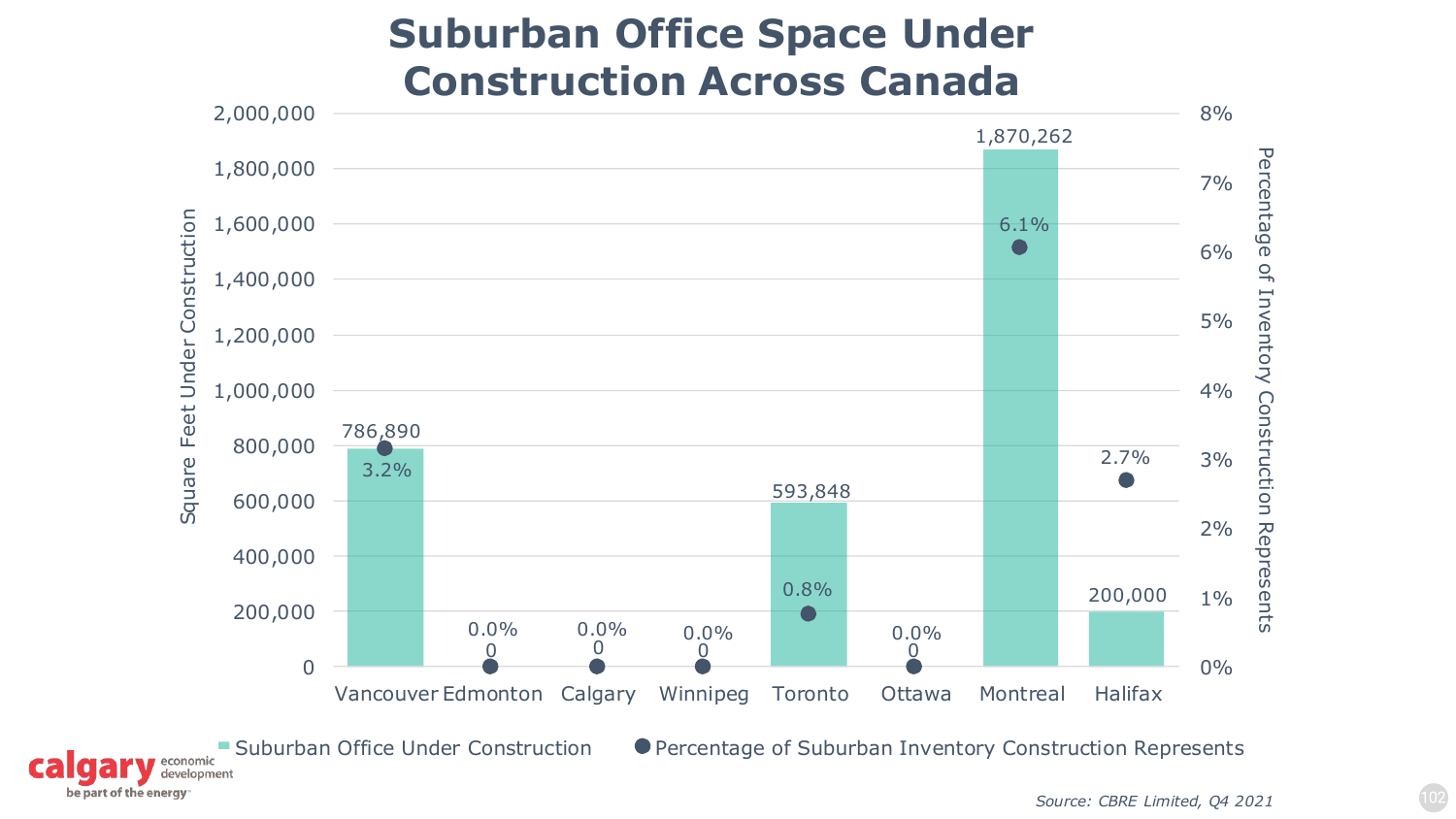



**MAN** economic cal be part of the energy

# **Industrial Space Under Construction Across Canada**

*Source: CBRE Limited, Q4 2021*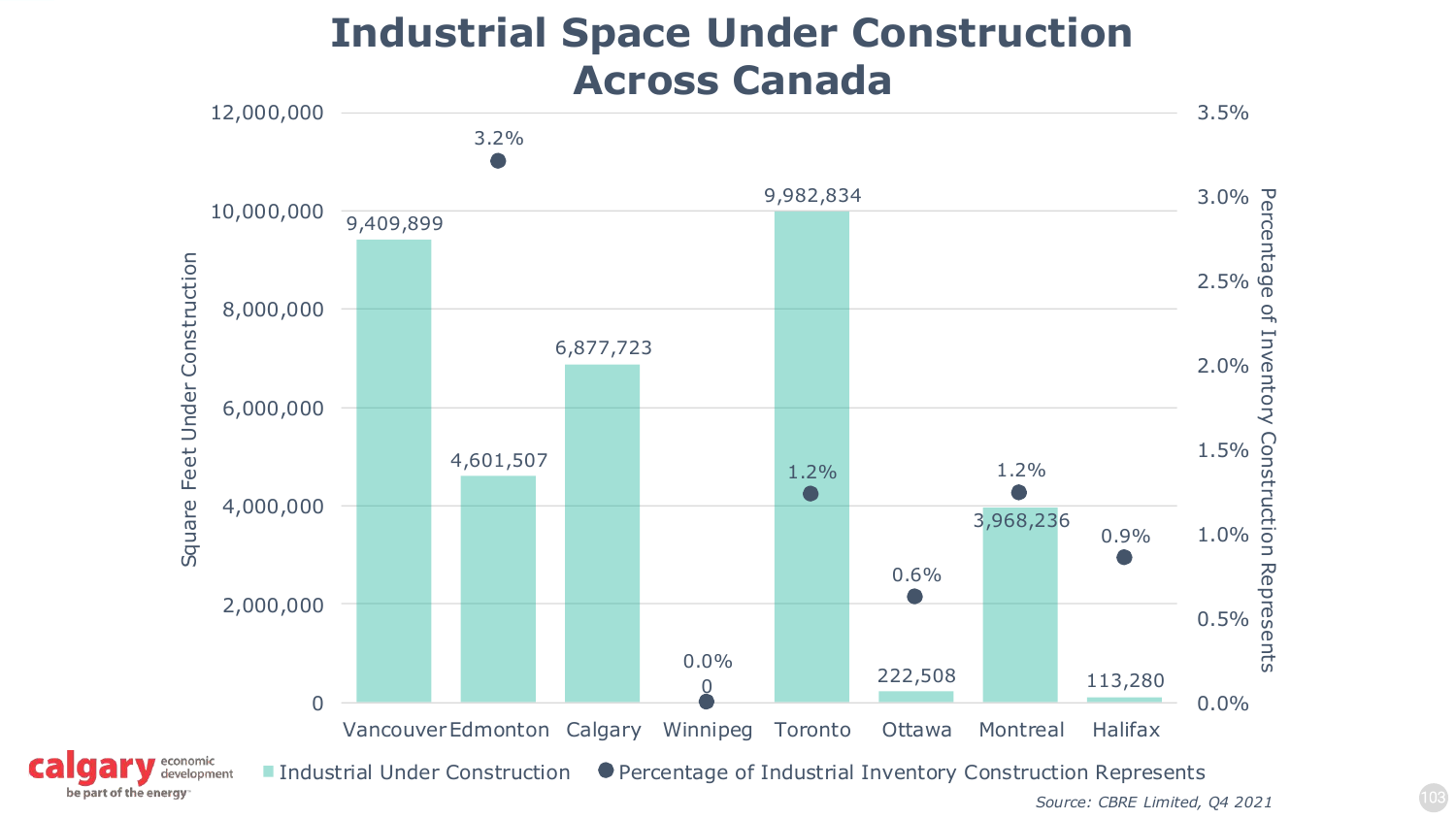

**Igary** developme cal development be part of the energy

### **Year-to-Date Housing Starts Across Canada and Five-Year Averages**

2022 YTD

*Source: Canada Mortgage and Housing Corporation, January 2022*

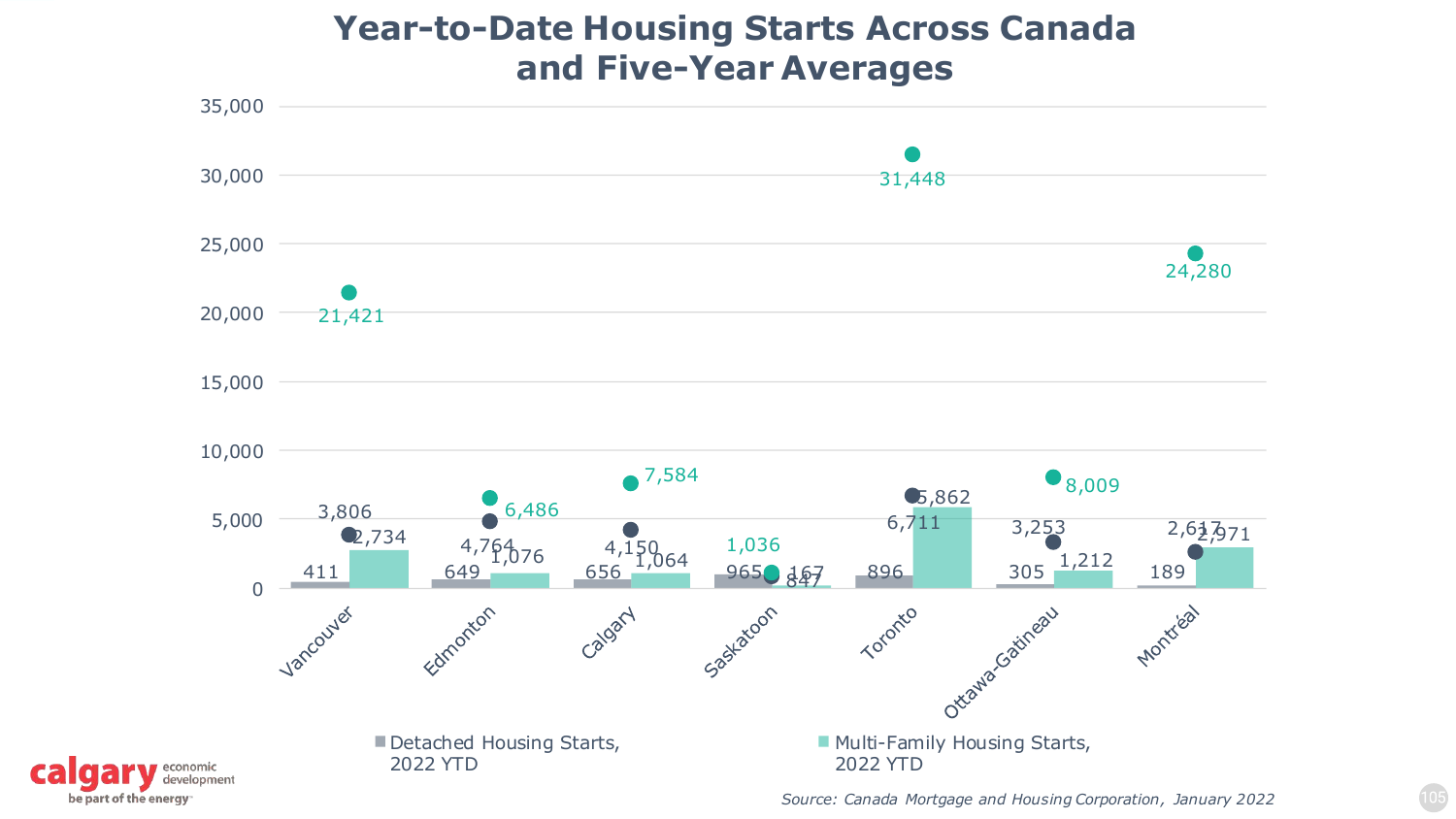



### **Current Benchmark Resale Housing Prices Across Canada**

*Source: Canadian Real Estate Association, January 2022*





**Affordable housing prices**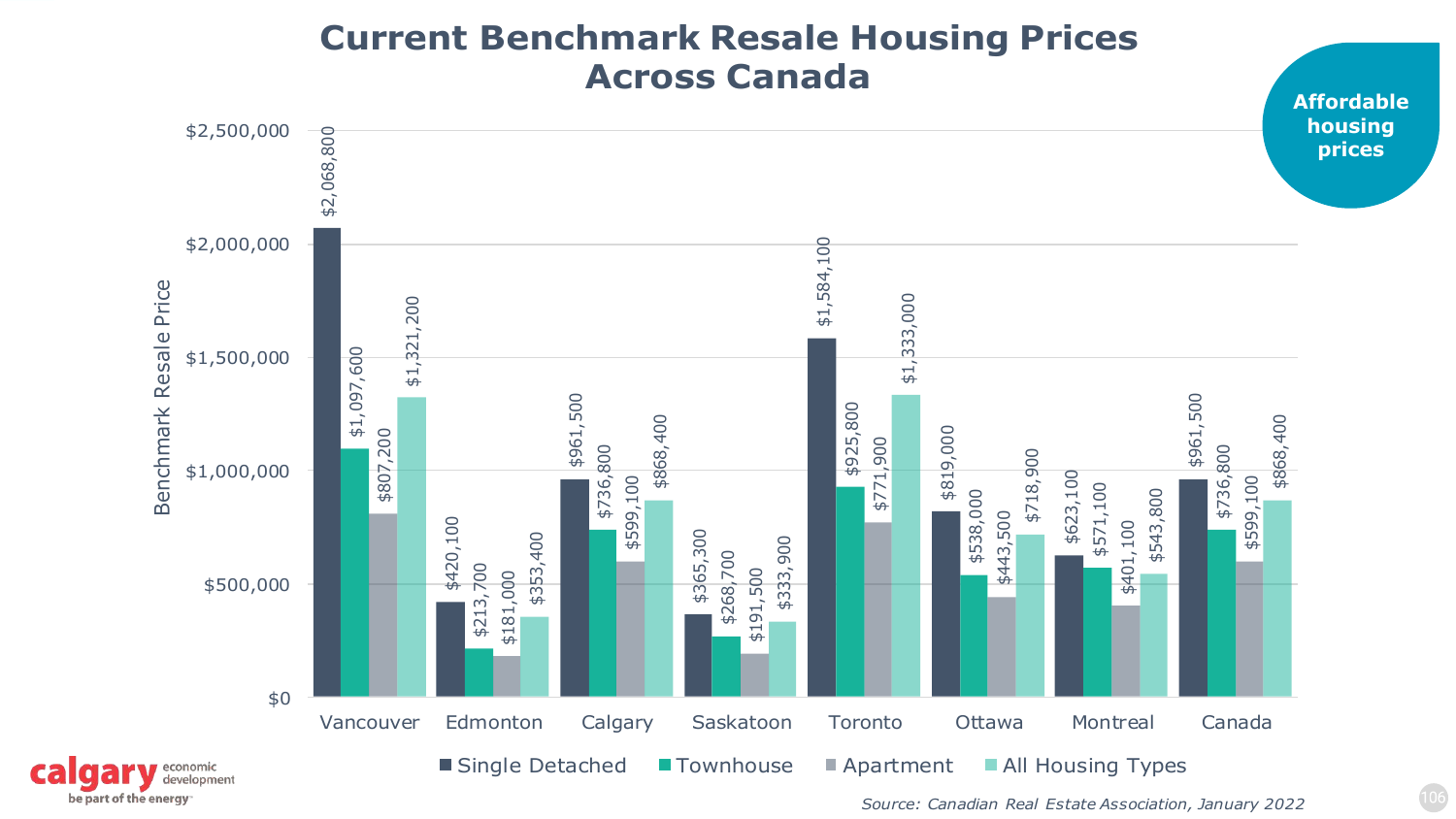



# ■ Single Detached ■ Townhouse ■ Apartment ■ All Housing Types

# **100USING PTICES ACCROSS Canada<br>**  $\frac{3}{12}$ **<br>**  $\frac{3}{2}$ **<br>**  $\frac{3}{2}$ **<br>**  $\frac{3}{2}$ **<br>**  $\frac{3}{2}$ **<br>**  $\frac{3}{2}$ **<br>**  $\frac{3}{2}$ **<br>**  $\frac{3}{2}$ **<br>**  $\frac{3}{2}$ **<br>**  $\frac{3}{2}$ **<br>**  $\frac{3}{2}$ **<br>**  $\frac{3}{2}$ **<br>**  $\frac{3}{2}$ **<br>**  $\frac{3}{2}$ **<br>**  $\frac{3}{2}$ **<br>**  $\frac{3}{2}$ **<br>**  $\frac{3}{2}$ **<br>** Added the National Calgary Saskatoon Toronto Ottawa Montreal Canada Growth Rate of Alexandra Canada Growth Rate of Alexandra Canada Growth Rate of Alexandra Canada Growth Rate of Alexandra Canada Canada Canada Canada Cana **Year-Over-Year Growth in Benchmark Resale Housing Prices Across Canada Balanced housing market**

*Source: Canadian Real Estate Association, January 2022*



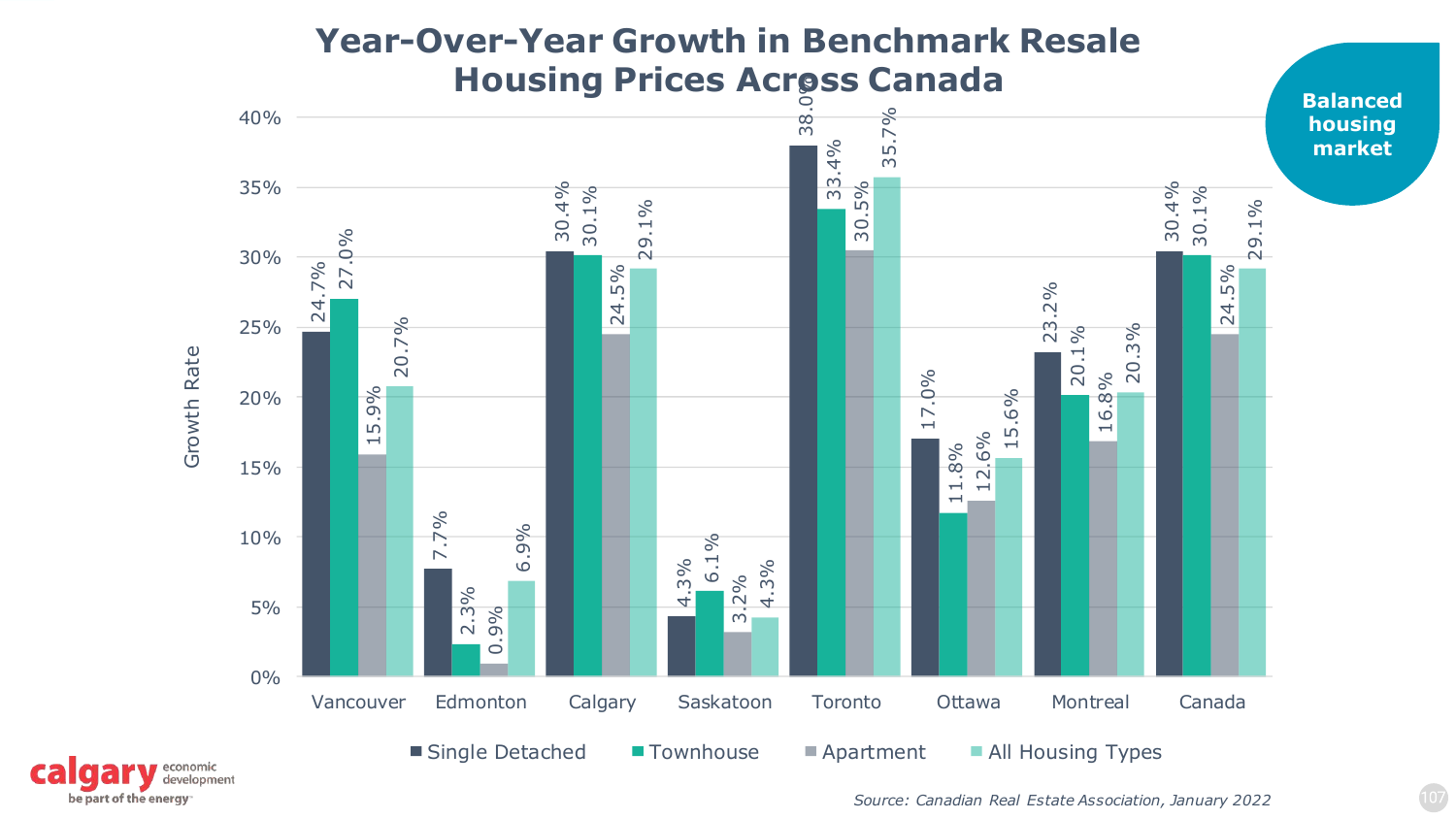

Qualifying Price Average

 $\blacksquare$  economic development be part of the energy



*Source: RBC Economics, Q3 2021*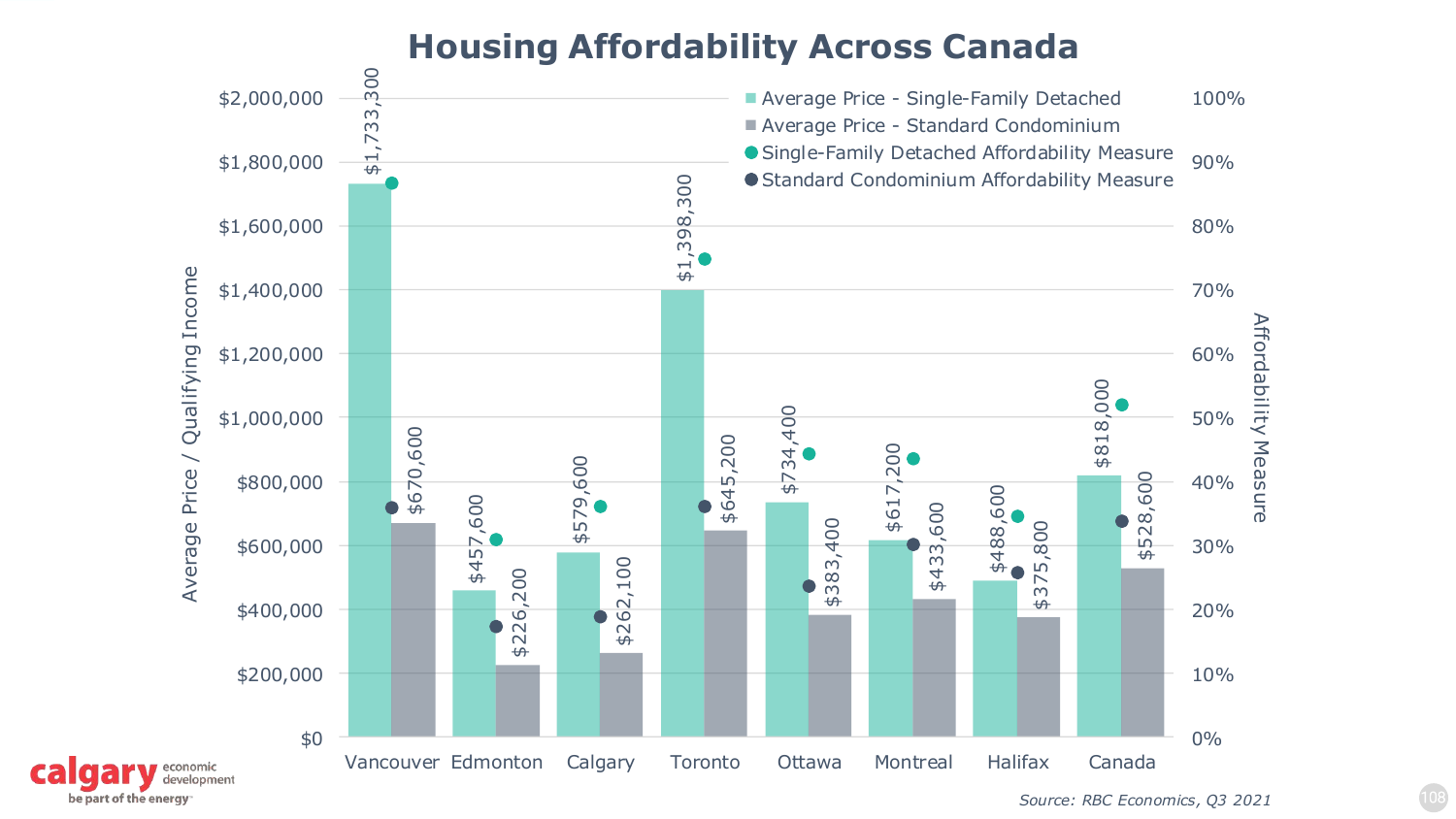



### **Two-Bedroom Apartment Average Rent & Vacancy Rate**

*Source: Canada Mortgage and Housing Corporation, April 2022 (Updated Annually, last updated February 2022)*

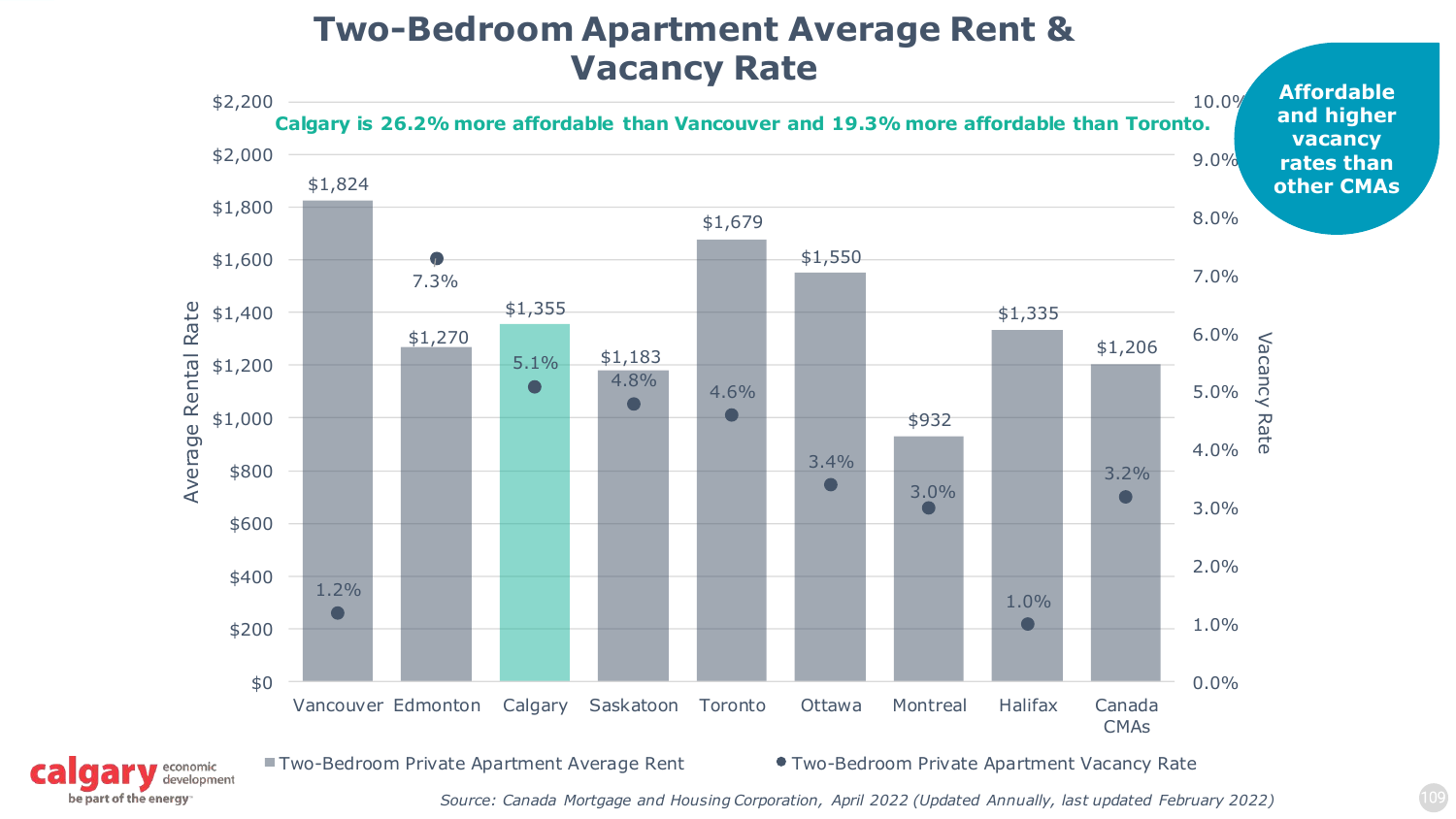





■Two-Bedroom Condominium Average Rent ● Condominium Vacancy Rate

\$3,000

## **Two-Bedroom Condominium Average Rent & Vacancy Rate**

\$2,370 \$1,818 \$1,420 \$1,530 \$1,771 1.7% 0.8% 1.4% 0.0% 1.8% 0.0% 1.0% 2.0% 3.0% 4.0% 5.0% 6.0% 7.0% 8.0% 9.0% Vancouver Edmonton Calgary Saskatoon Toronto Ottawa Montreal Halifax Canada  $\frac{62}{150}$ <br>  $\frac{62}{1500}$ <br>  $\frac{62}{1500}$ <br>  $\frac{62}{1500}$ <br>  $\frac{62}{1500}$ <br>  $\frac{62}{1500}$ <br>  $\frac{62}{1500}$ <br>  $\frac{62}{1500}$ <br>  $\frac{1.7\%}{1.96}$ <br>  $\frac{1.7\%}{1.4\%}$ <br>  $\frac{1.7\%}{1.4\%}$ <br>  $\frac{1.4\%}{1.0\%}$ <br>  $\frac{1.8\%}{1.0\%}$ <br>  $\frac{1.8\$ **Calgary is 22.4% more affordable than Vancouver and 35.7% more affordable than Toronto. affordable and higher vacancy rates than most other CMAs**

*Source: Canada Mortgage and Housing Corporation, April 2022 (Updated Annually, last updated February 2022)*

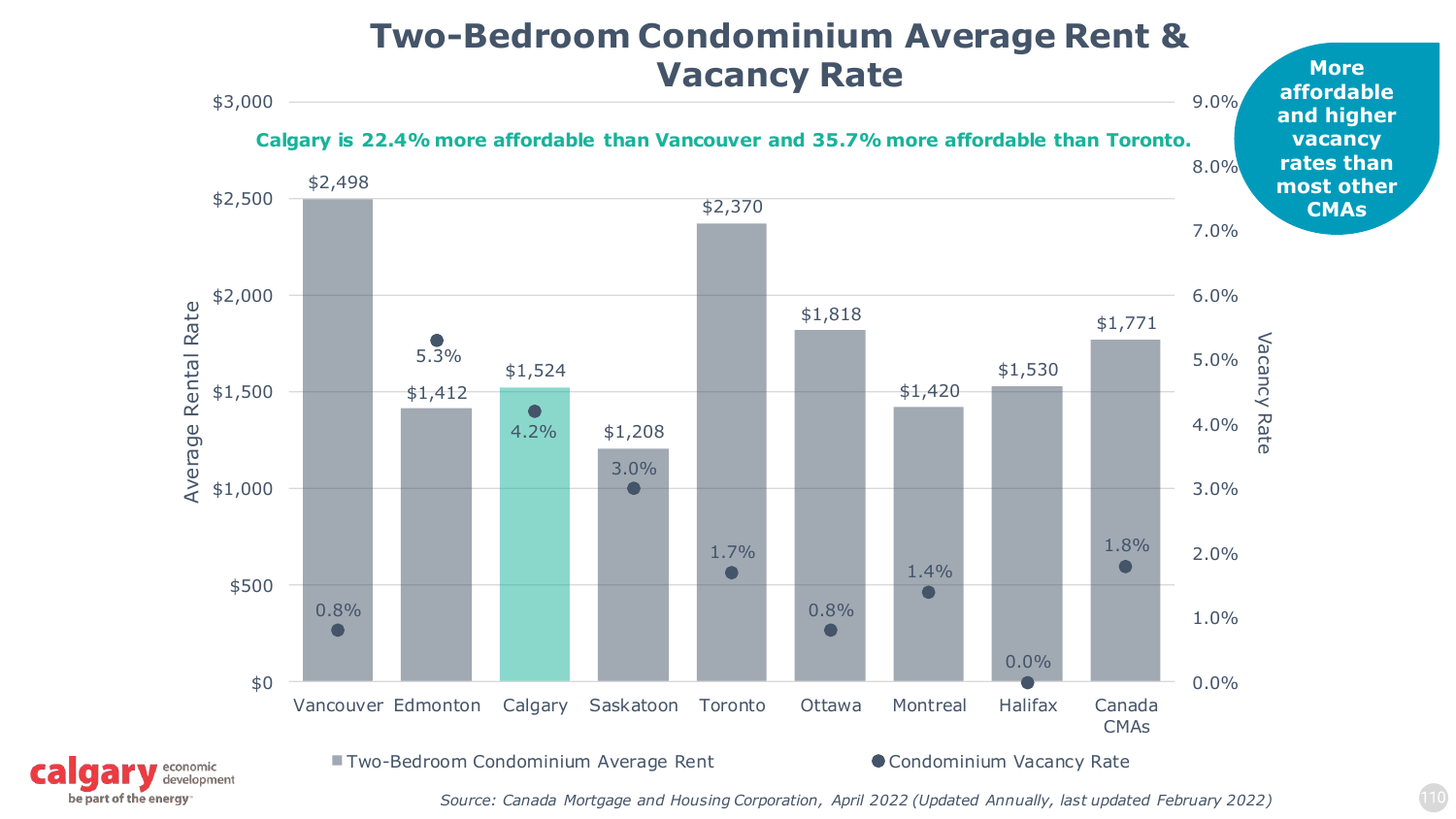# **Calgary LEED Buildings**





### **Canada ranked 2nd globally in LEED-certified projects.**

### **All new occupied City-owned and City-funded buildings in excess of 500m<sup>2</sup> must meet or exceed the Gold level of the LEED® New Construction rating system.**

*Source: The City of Calgary, 2019; Canada Green Building Council (CaGBC), 2021; U.S. Green Building Council (USGBC), 2021*



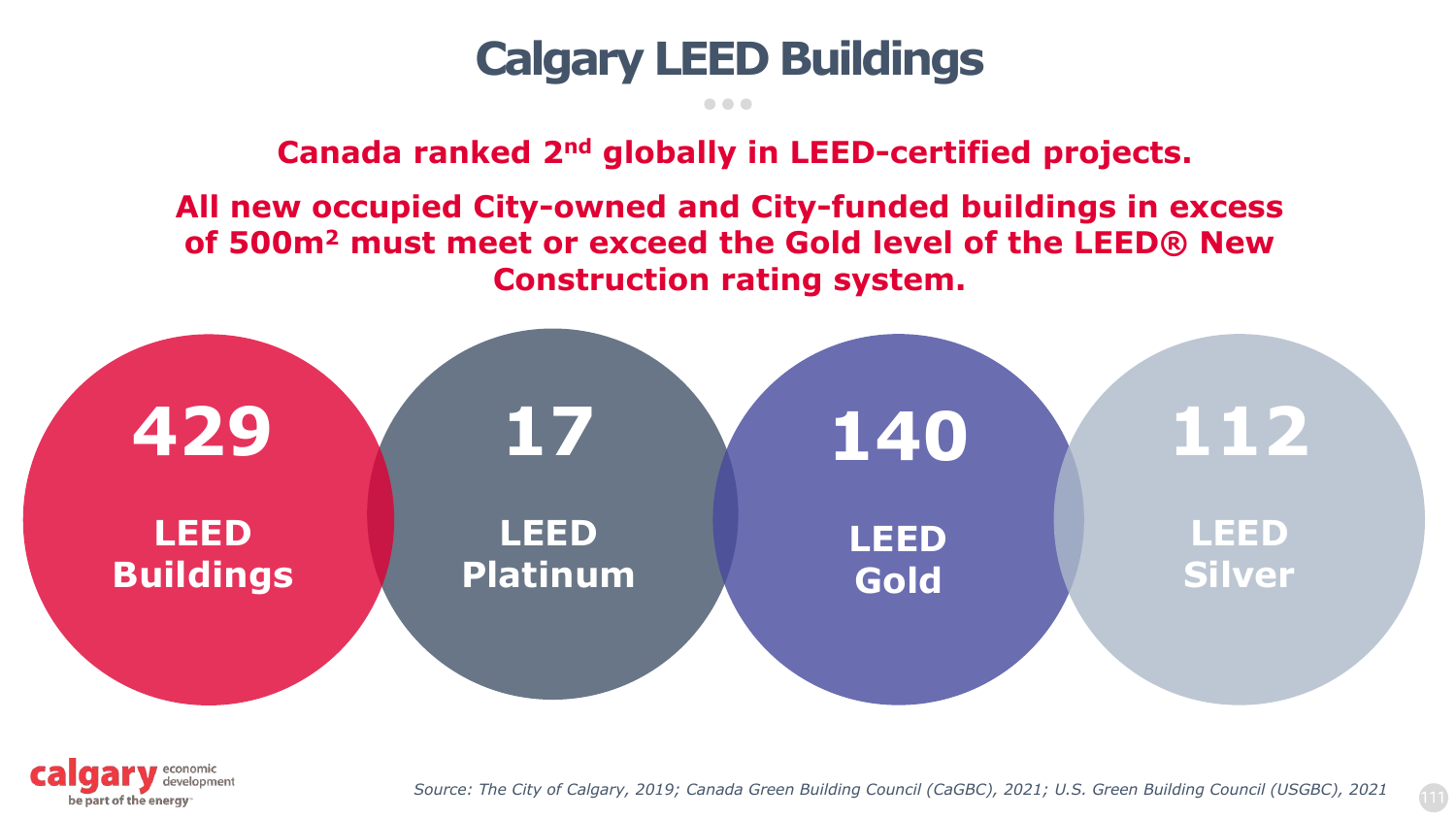

**Toronto**





# **Calgary Vancouver**



**165 162 Montreal 162 162 162 162 162 162 162 162 162 162 162 162 162 162 162 162 162 162 162 162 162 162 162 162 162 162 162 162 162 162 162 162 162 162 Edmonton Ottawa Saskatoon 1 Regina 22 Winnipeg 8 Halifax**

# **LEED V4 & V4.1 Certified Buildings**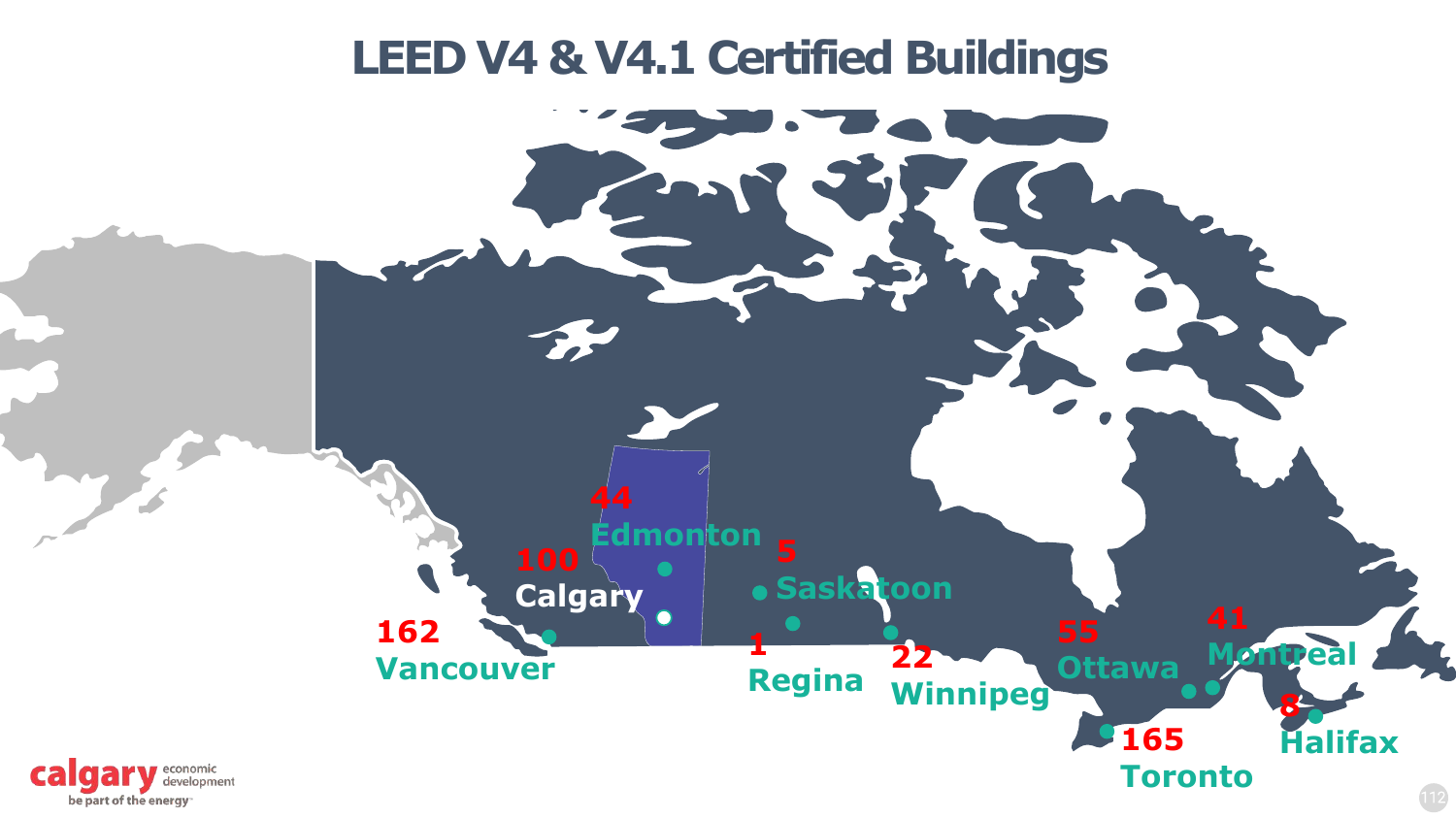### **Calgary Major Projects**  $\bullet\bullet\bullet$



| <b>July 2021</b>                                                            |                                                      |                                    |                        |                           |  |
|-----------------------------------------------------------------------------|------------------------------------------------------|------------------------------------|------------------------|---------------------------|--|
| <b>Developer</b>                                                            | <b>Project Description</b>                           | <b>Project Cost</b><br>\$ Millions | Timing                 | <b>Status</b>             |  |
| City of Calgary                                                             | Green Line LRT, Stage 1                              | \$5,500.0                          | $2021 - 2026$          | Proposed                  |  |
| WAM Development Group / AIMCo                                               | <b>StoneGate Landing</b>                             | \$3,000.0                          | $2010 - 2021$          | <b>Under Construction</b> |  |
| Government of Alberta / Alberta Cancer Foundation                           | <b>Calgary Cancer Centre</b>                         | \$1,420.0                          | $2017 - 2023$          | <b>Under Construction</b> |  |
| Maple Projects Inc.                                                         | <b>Highland Park Redevelopment</b>                   | \$1,000.0                          |                        | Proposed                  |  |
| The City of Calgary, Calgary Sports and<br><b>Entertainment Corporation</b> | Calgary Arena and Events Centre                      | \$608.0                            | $2021 - 2024$          | Proposed                  |  |
| Calgary Stampede and Calgary Municipal Land Corp.                           | <b>BMO Centre Expansion</b>                          | \$500.0                            | $2021 - 2024$          | <b>Under Construction</b> |  |
| <b>ATCO Pipelines</b>                                                       | Calgary Urban Pipeline Replacement Project           | \$450.0                            | $2017 - 2022$          | <b>Under Construction</b> |  |
| Calgary Municipal Land Corp. (CMLC)                                         | Calgary Arts Commons Transformation Project          | \$444.0                            | <b>Commencing 2024</b> | Proposed                  |  |
| <b>Shape Properties</b>                                                     | West Mixed Use Development                           | \$400.0                            | <b>Commencing 2021</b> | Proposed                  |  |
| City of Calgary                                                             | Bonnybrook Wastewater Treatment Plant D<br>Expansion | \$400.0                            | $2017 - 2022$          | <b>Under Construction</b> |  |



*Source: Alberta Major Projects, Government of Alberta*

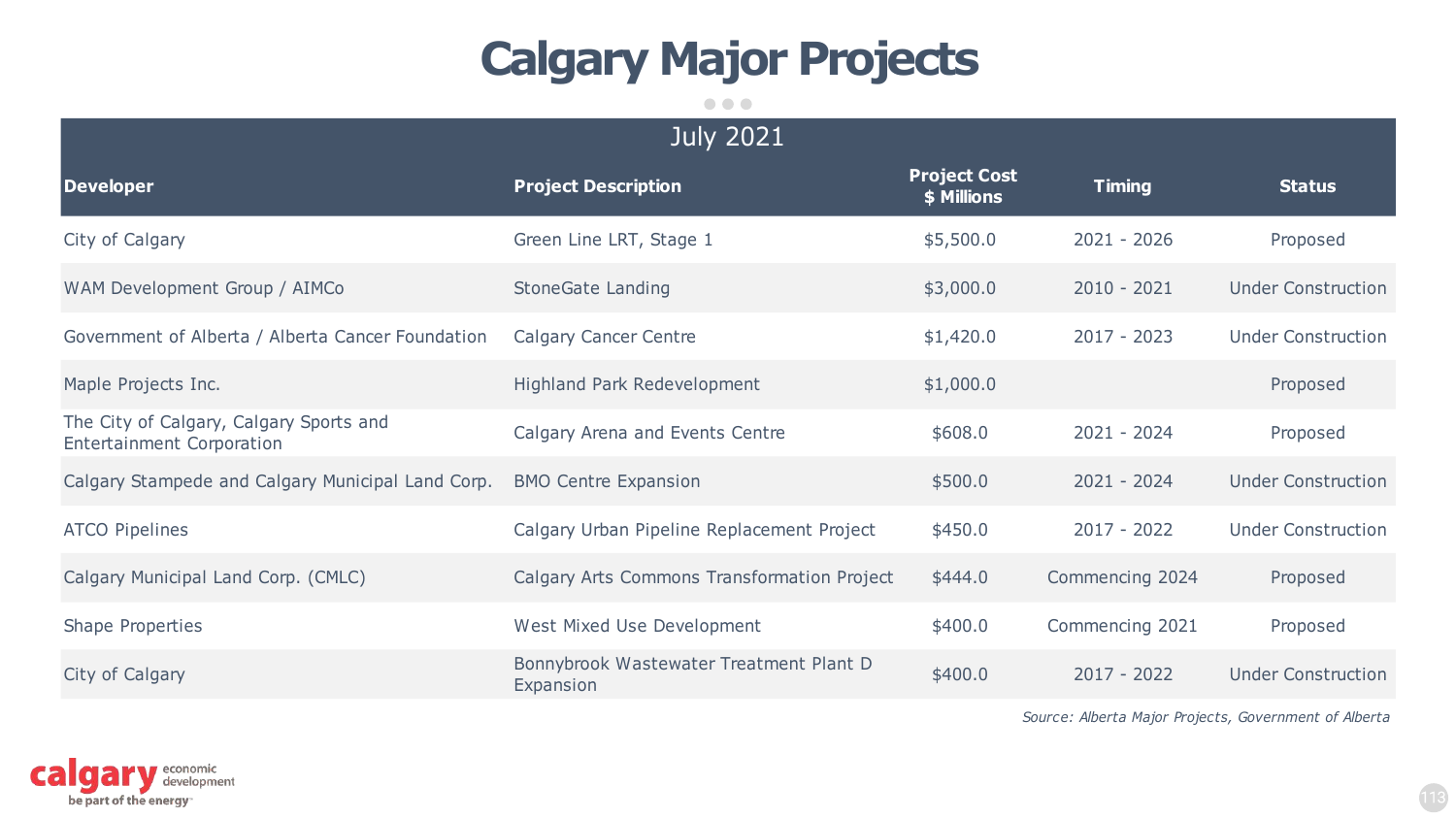# **Alberta Major Projects**

| JUIY ZUZI               |                           |                                            |  |  |
|-------------------------|---------------------------|--------------------------------------------|--|--|
| Sector                  | <b>Number of Projects</b> | <b>Total Value of Projects \$ Millions</b> |  |  |
| Agriculture and Related | 3                         | \$80.9                                     |  |  |
| Bioproduct              | 5                         | \$1,682.6                                  |  |  |
| Chemical                | 4                         | \$8,800.0                                  |  |  |
| Commercial              | 34                        | \$764.6                                    |  |  |
| Forestry and Related    |                           | \$0.0\$                                    |  |  |
| Industrial              | 19                        | \$593.0                                    |  |  |
| Infrastructure          | 126                       | \$31,237.4                                 |  |  |
| Institutional           | 149                       | \$9,261.0                                  |  |  |
| <b>Metals</b>           |                           | \$700.0                                    |  |  |
| Mixed-Use               | 29                        | \$9,962.4                                  |  |  |
| Oil and Gas             | 17                        | \$15,555.0                                 |  |  |
| Oil Sands               | 12                        | \$17,955.0                                 |  |  |
| Pipelines               | 9                         | \$17,496.9                                 |  |  |
| Power                   | 62                        | \$14,828.6                                 |  |  |
| Residential             | 118                       | \$5,891.8                                  |  |  |
| Retail                  | 17                        | \$371.3                                    |  |  |
| Telecommunication       | $\overline{\phantom{a}}$  | \$17,256.9                                 |  |  |
| Tourism / Recreation    | 80                        | \$4,939.1                                  |  |  |
| Total                   | 693                       | \$157,376.5                                |  |  |



### July 2021

*Source: Alberta Major Projects, Government of Alberta*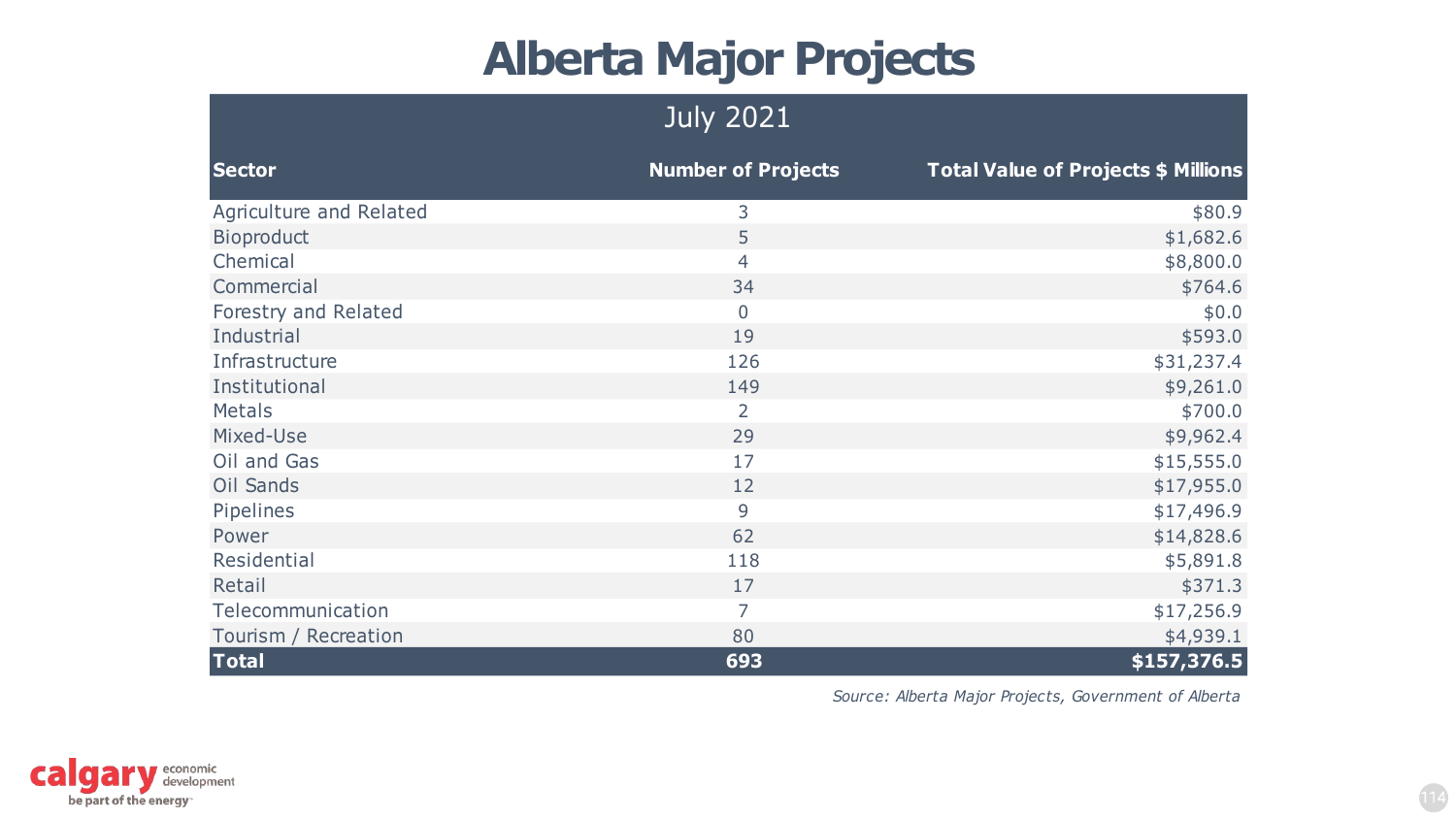

### **High Quality Talent**

**Built-in Incentives, Competitive Tax Rates**

 $\overline{\phantom{a}}$ 

**Favourable Real Estate Market**





**Enviable Lifestyle**